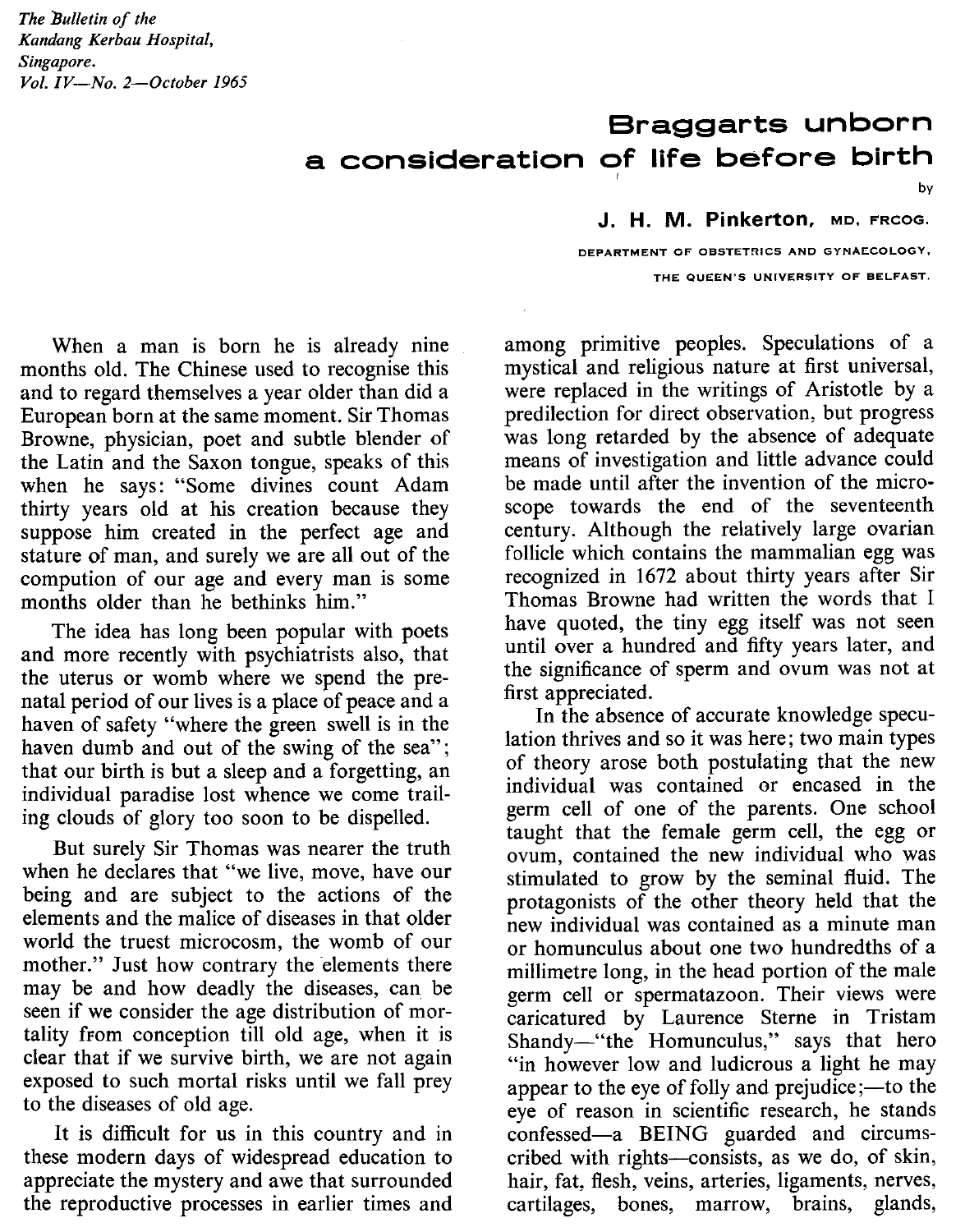genitals, humours and articulations;—is as much and as truly our fellow creature as My Lord Chancellor of England." This absurd controversy dragged on until the early part of the eighteenth century, when a new and active school of embryologists ushered in original and stimulating ideas of progressive growth and differentiation that soon ousted the old encasement theories. We now know, as the result of much detailed observation and experiment by several generations of embryologists and biologists all over the world that the individual begins from two cells, one derived from the male parent, the other from the female, which fusing at the moment of conception subsequently divide continuously eventually supplying all the cells of the new individual. After the conceptus has established itself in the uterine cavity growth proceeds rapidly,—during the second month at a rate of about one millimetre a day, then for the remainder of intrauterine life at an average rate of about one and a half millimetres a day. This at first sight may seem slow enough, but if it were continued unabated after birth, at ten years of age the individual would be twenty feet tall! If we consider the increase in weight the results are even more impressive for before birth the growing conceptus increases in weight by some six billion times and it has been computed that if this rate were maintained thereafter the adult would weigh two billion times the weight of the earth!

The appearance of the conceptus also changes markedly during the early weeks of intrauterine life. The original shape of the embryo is quite unlike the adult; at first a spherical mass of cells like a mulberry,—hence the embryological term 'morula',—it soon becomes a flattened ovoid disc and then a cylindroidal body without any indication of arms or legs. Throughout these early stages we speak of the growing individual as an embryo and later, some time towards the end of the second or the beginning of the third month of development when it begins to look more or less human, we drop the term embryo and speak of the product of conception as a foetus.

Long before embryologists were able to study in detail the early stages of human development philosophers had for centuries thought and argued about a related but much more

difficult problem-the time of entry of the human soul into the developing body. Aristotle in his De Animalibus had propounded the theory that as the conceptus develops it is endowed first with a vegetative, then with a sensitive, and finally with a rational soul, each of which successively possesses the gradually developing body. Ancient Jewish law had distingusihed between a 'formed' and a 'non-formed' foetus, thus if a pregnant woman were injured so that she miscarried, the penalty imposed upon her assailant depended upon the stage of develop· ment of the foetus. If it were 'formed' that is recognisably human in shape, its destruction was deemed equivalent to murder and carried the death penalty "then thou shalt give life for life." If however the foetus were unformed and the mother survived, payment of a sum demanded by the woman's husband, and agreed by the judges, was all that the law required. This notion still persists to-day and was recently given by a woman abortionist as a justification for her behaviour. "After all," she is reported as saying when interviewed in Holloway prison, "there is no life before three months, only a little thing in a jelly bag. Abortion-that's once a child is formed; I would never touch a child." Although the importance of the human soul in Christian theology gave new urgency to the problem and exercised the minds of the greatest thinkers of early and mediaeval Christendom, there was little agreement amongst authorities until the seventeenth century on how and when the anima rationalis entered the developing conceptus. Some believed with Gregory of Nyssa that body and soul come simultaneously into existence. Others influenced no doubt by Aristotelian thinking held with Gennadius of Marseilles that the foetus "feeds, moves and grows and recieves a human form in the womb before it receives a rational soul." Amongst the adherents of this doctrine there was no unanimity as to the exact time when the soul entered the body. Many took the view derived indirectly from a passage in Leviticus relating to the purification of women after childbirth, that the soul entered the male foetus on the fortieth, and the female on the eightieth day. Others influenced by Hippocrates favoured the thirtieth day for males and the fortieth for females. But it seems that all these authors were merely indicating a likely date and not attempting to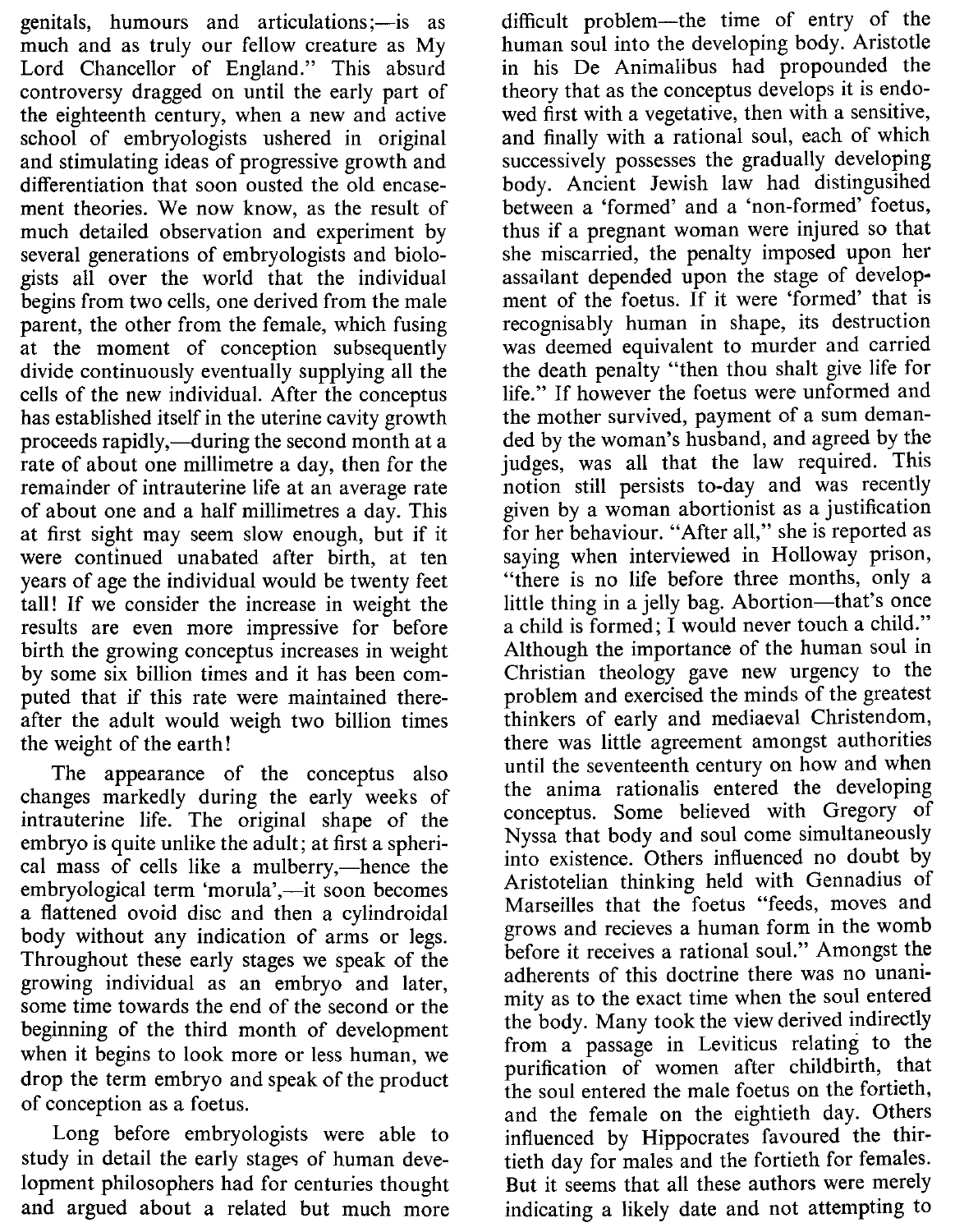fix rigorously an exact moment in time. In the absence of any help from embryologists, wh x as we have seen are unable accurately to divide the life of the foetus into pre-human and human stages, it seemed most logical to accept with Origen, that most distinguished and influential theologian of the ancient church, either conception or birth as the critical moment when the soul becomes incarnate in human flesh. If the latter had been accepted the foetus would more often have been exposed to serious risk throughout intrauterine life at the hands of the desperate or the unscrupulous. It is not astonishing therefore that during the seventeenth century there was a marked and sustained swing of official theological opinion in favour of immediate animation at the moment of conception, based one suspects, more upon the practical considerations of what would best serve the interests of the foetus than upon any profound conviction, logical thought, or scientific observation. Our present laws relating to abortion and foeticide stem from this doctrine, and while they may be unsatisfactory in some ways they undoubtedly play an important part in protecting human life at the most vulnerable stage.

Although it is not possible to define the precise time when an embryo becomes a foetus the terminology is nevertheless useful since the most dangerous period as far as the production of foetal abnormalities is concerned is during the earlier embryonic phases of development, when body structures and organs are being laid down. It is therefore during these early weeks of development that the foetus must be protected if possible against adverse influences such as drugs, chemicals, infections and X-rays. During the later foetal stages the very marked changes that occur are mainly due to growth in parts already laid down during the embryonic phase and the foetus which is becoming increasingly human in appearance is now much less susceptible to adverse influences.

One of the oldest beliefs of manking and one of the most productive of apprehension and unhappiness in expectant mothers, is the superstition, still unfortunately extant, that if a woman be "discontented or disquieted, or if by any casualty she be affrighted or terrified by some fearful object heard or seen, she endangers her child" who may then be born

"Full of unpleasant blots and sightless stains.

Lame, foolish, crooked, swart, prodigious.

Patched with foul moles and eye offending marks."

Numerous references to the effects of such maternal impressions are to be found in the literature of many different cultures at all periods of their history. Perhaps the earliest recorded is that in Genesis 30 where we read how the crafty Jacob enriched himself at the expense of his father-in-law by exposing the ewes in his flocks to the unexpected mottled effect of rows of saplings peeled in strips, and so influencing the markings of the newborn kids and lambs.

Although happily such auditory and visual influences cannot have any direct effect on the foetus since there is no anatomical connection by nerves or other tissues between the mother and her unborn child, it is now well known that in its early formative stages the embryo is susceptible to injury as a result of exposure to certain substances which may be present in the maternal bloodstream. Two such toxic materials become notorious of recent years are the virus of Rubella or German Measles and the drug Thalidomide.

There is now no doubt that a woman who develops Rubella during the early weeks of pregnancy is at a considerably increased risk of bearing an abnormal child because of the ill effects of the virus on the embryonic tissues. This is not however to say that all such children will be abnormal, nor that all such abnormalities will be severe; and while some take the view that pregnancy should always be terminated in these cases, this is, I believe, much too dogmatic and extreme an attitude and each case must rather be carefully considered on its own merits. Certainly to say as some have done, that there is in these circumstances an indication for termination on behalf of the foetus is quite illogical, for it can be held with great pertinence that "melius est essi quam non essi—it is always better to be than not to be," and certainly none would suggest euthanasia as a cure in the adult for blindness, deafness or heart disease, which are after all the most serious afflictions that may result from maternal Rubella.

The tragedy of the thalidomide babies is still fresh in our minds. Fortunately the danger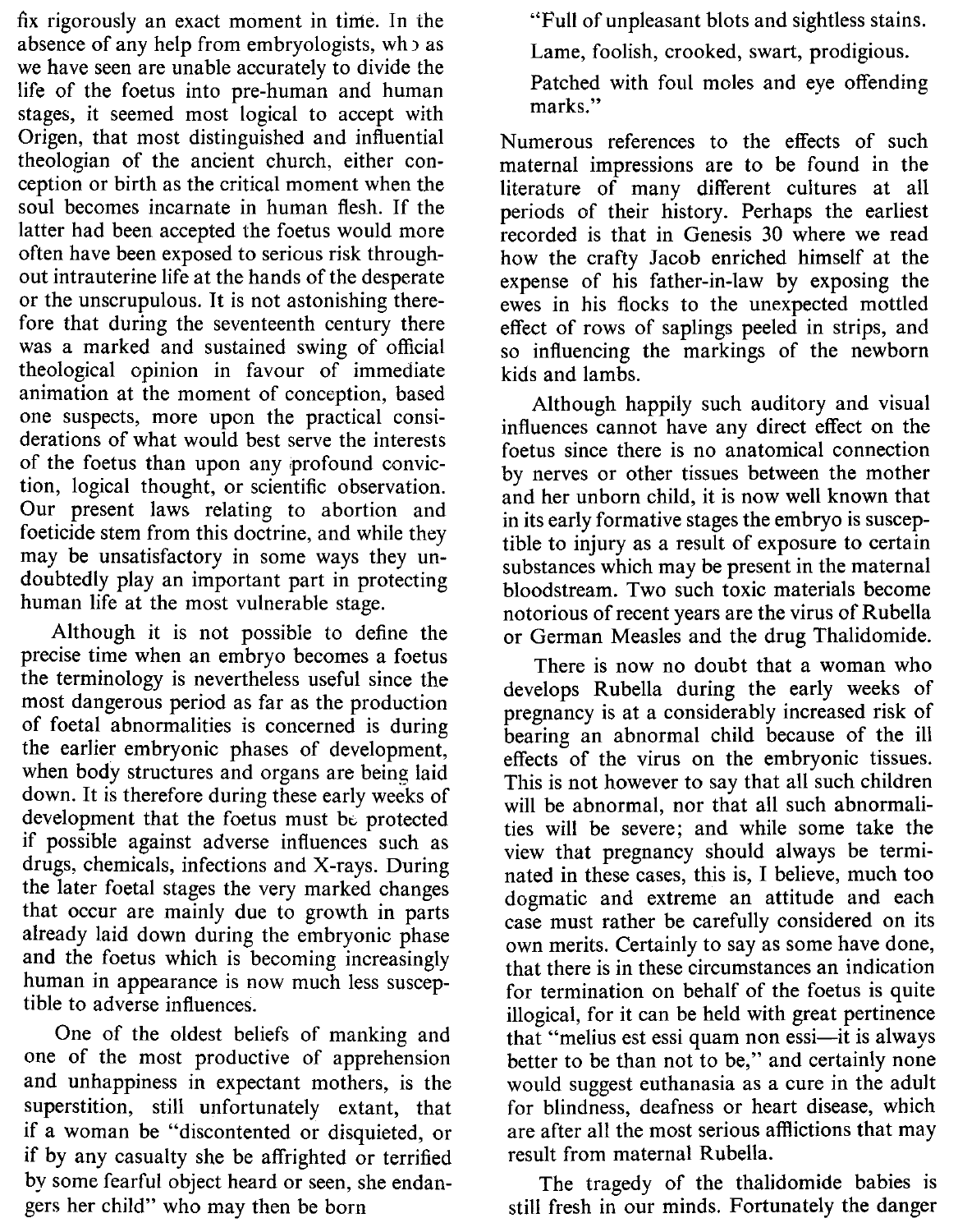was recognized at an early stage and no longer exists as far as this particular drug is concerned. This does not mean however that no more babies will be born with deformed or absent limbs in future, for such deformities were known for hundreds of years before thalidomide, and can be genetic in origin or due is other unknown causes. It is of interest in this regard that among the drawings by Goya known as the "black border" series, executed in 1810 to 1820, there is one in the Louvre in Paris of "A Mother revealing her deformed Child" where the abormality appears to be identical with that caused in some instances by thalidomide. Much more research and experimental work remains to be done before we can even begin thoroughly to understand, and so to prevent, congenital abnormalities in the human.

Although the heart of the embryo first begins to beat shortly after the beginning of the fourth week of intrauterine life it cannot be heard with the stethoscope much earlier than the end of the fourth month, when also the mother becomes aware for the first time of the stirring of the foetus within her. This foetal movement or quickening has served throughout the ages as a reliable sign of a progressing pregnancy. It is astonishing that so little use has been made of such a dramatic incident by novelists and playwrights, but little reference is made to quickening in literature generally. In Holy Writ, for example, only the evangelist of St. Luke's gospel describes how the foetus that was to become St. John the Baptist leaped in the womb when his mother was visted by Our Lady. Perhaps it is significant that traditionally St. Luke is believed to have been a physician, and if so would doubtless have been well versed and interested in the signs of pregnancy. Shakespeare makes only passing reference in Love's Labours Lost to the phenomenon-and incidentally gave me the title for this lecture-"the poor wench is cast away" says Costard to Armande in Act V Scene II, "she's quick; the child brags in her belly already." George Moore in "Esther Waters" describes how his unfortunate heroine, absent-mindedly brooding over her desertion by her worthless lover, suddenly became aware that "something awoke within her, something that seemed to her like a flutter of wings; the truth"—that she was pregnant— "was borne in upon her." In modern literature

despite its preoccupation with psychology and sex, I can find only one reference to quickening -in Miss Lynne Reid Bank's recent novel "The L-Shaped Room." The heroine Jane, then about six months pregnant, when asked if the baby had started to move yet replies "I think sothere've been little movements for a month or more—not real kicks though  $\dots \dots$ . Some babies are more peaceable than others."

In order to give the foetus room to move and grow and to protect it from compression by the uterine walls and other forms of physical injury, it is enclosed within the womb in a double layer of membranes, the amnion and chorion, forming a sac which towards the end of pregnancy contains some two litres of a cloudy fluid-the liquor amnii. The foetus is thus suspended weightless in a warm pool at a constant temperature, cut off altogether from stimulation by light, and to a considerable extent by touch, sound or change in temperature also. Such an arrangement is found only in the embryos of non water-living forms and it is persmissible, if somewhat fanciful, to think of the embryos of air-living forms swimming to-day in their amniotic pools much as did their remote ancestors in the warm archaesan oceans of primeval times. The terms amnion and chorion are taken directly from the Greek, amnion being a derivative of amnos, a lamb, and one can imagine the word first used by some ancient shepherd on the hills of Greece at lambing time. Amnion also means the caul, or king's hood, the little cap of membranes occasionally present on the head of a newborn baby which is credited to this day with the power, if carefully dried and preserved, of protecting its owner from drowning. The great eighteenth century obstetrician William Smellie, whom we revere as the father of British midwifery, was contemptuous of such fancies, and remarks with some asperity "I never tell the good women whether or not the membrane remains upon the child's head, that they may not have an opportunity of indulging an idle superstition." If this seems unduly severe to our modern ears we must remember that midwifery in the eighteenth century was riddled with superstitious practices which only too often resulted in disaster. Smellie was attempting against very considerable odds to apply scientific methods to the obstetric art, and reckoned I suppose that he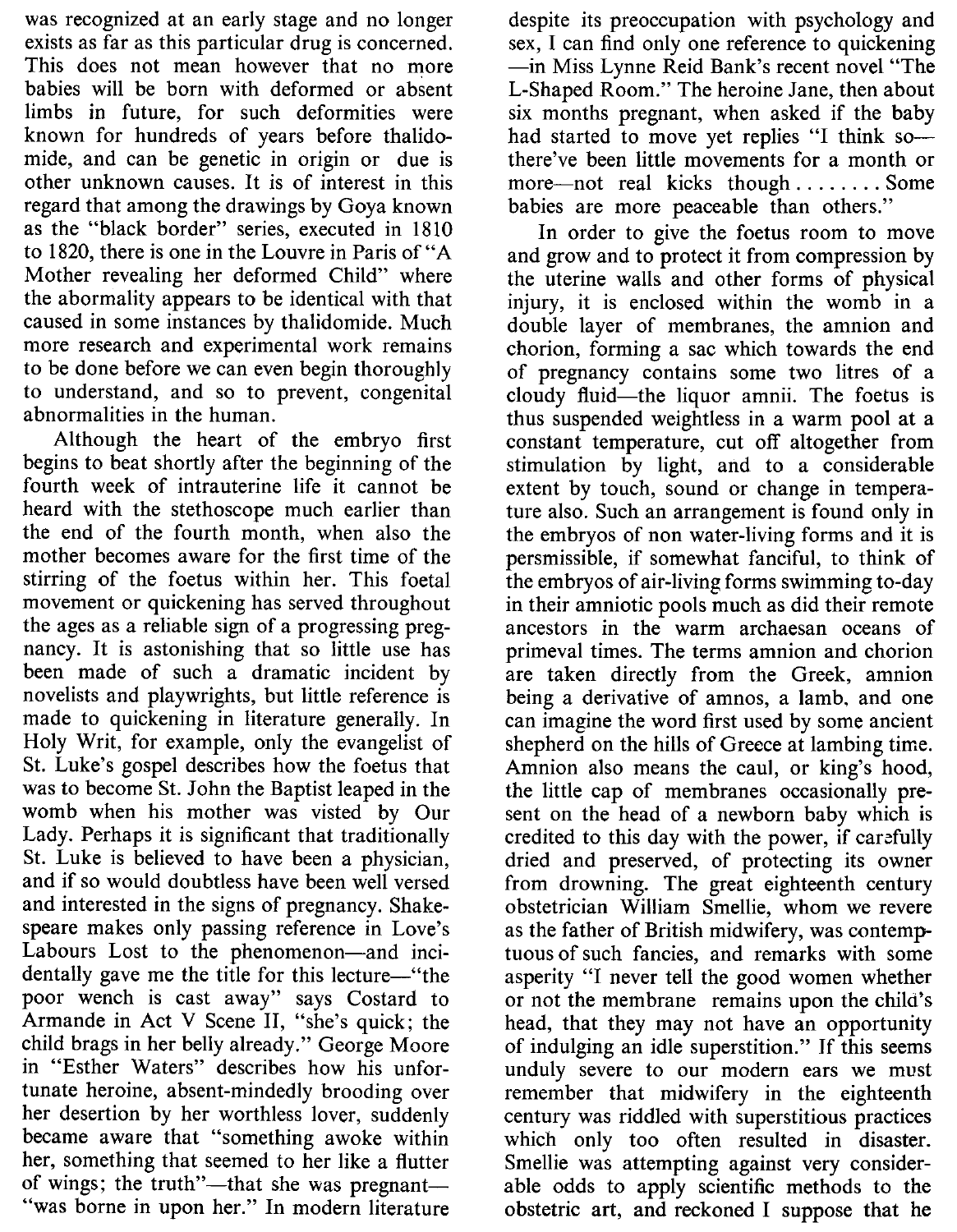couid not afford to sanction any superstition, however picturesque.

At the moment of birth the infant finds himself suddenly exposed to a bewildering variety of new stimuli as a result of exposure for the first time to light, to marked variations in noise, temperature, touch and to the effect of gravity. Although there is little experimental evidence available it is difficult to doubt that such external stimulation plays an important part in the onset of breathing and crying in the newborn.

Occasionally the foetus cries before it is born. This is the remarkable but well documented phenomenon of the vagitus uterinusthe intrauterine cry-which on rare occasions follows artificial or spontaneous rupture of the membranes, when the liquor amnii can escape and air enter the uterus, thus allowing the foetus to breathe and cry. This was first reported in Europe by Jubus Vincelius in 1546, but is said to have been known to the ancient physicians of Bayblon and Assyria. It is described by some of the older European writers as "a cry or joyous exclamation" heard from the abdomen of a pregnant woman sometimes audible from quite a distance. Tradition has it that Zarathustra, famous in antiquity as the founder of the wisdom of the Magi, and Mahomet, prophet of the one true God, both called out in the womb. In Christian hagiology we read that St. Bartholomew also cried out before his birth, perhaps in protest against his imminent expulsion into a world where he would be flayed alive.

Athough the foetus is isolated in the amniotic sac from strong stimulation, nevertheless it is exposed to certain tactile and auditory impressions. The tactile stimuli are set up by the mother's movements as she breathes and walks about; and the auditory arise from her heartbeat conducted through the uterine wall and the liquor amnii to the auditory system of the foetus. As a result the foetus is in a very favourable situation for the phenomenon known as imprinting to occur. Imprinting may be defined as the process whereby an organism develops a tendency to remain in proximity to the first stimuli it receives. It is irreversible, unlike associative learning, and its effects continue beyond early life. It has been observed that when imprinting has taken place the organism tends to remain free from anxiety while in the neighbourhood of the stimulus. It is a matter of common experience by those who have to look after infants that they appear to have a feeling of contentment and security when they are picked up and carried about-especially in the early hours of the morning—and it has been suggested that this is evidence of tactile imprinting during foetal life. Investigations conducted in newborn babies and young children also indicate that the sound of the maternal heartbeat, either real or simulated, also has a relaxing effect, so that if they are exposed in the nursery to the sound of a normal heart beating at seventy-two beats per minute, they cry less, eat more and grow faster than do a control group not exposed to heartbeat sounds or exposed to other sounds. It has also been shown that the foetal heart rate can be significantly increased by pure tones applied to it through the maternal abdominal wall, even when the mother herself is prevented from hearing the sounds. Both rhesus monkey and human mothers usually hold their babies on the left side, close to the heart, and among several hundred works of art depicting a child in the arms of an adult, in eighty per cent the infant was held in this way. It is of interest also that the word heart has a marked emotional connotation, and is often used in association with feelings of grief or affection. All these observations may be explained by the assumption that imprinting of the maternal heart sounds occur during the prenatal period and continues to influence behaour even in adult life.

That the foetal heart beats audibly in utero was known long before Laennec invented the stethoscope in 1319. The first literary reference to the phenomenon is in an ode written in Limousin in his native dialect by Phillipe Le Goust, describing how his physician friend Marsac, also a poet, had noted that the foetus "jumps, turns, whirls, moves about freely and is able to change its position frequently," and that its heart beats "comm' un traquet" like a millclapper. It was a century and a half later-Le Goust's poem was published in 1650-that Francois Maior, a Swiss surgeon interested in forensic medicine, rediscovered the foetal heart sounds, and affirmed that he could "recognize with certainty if a foetus near term is living or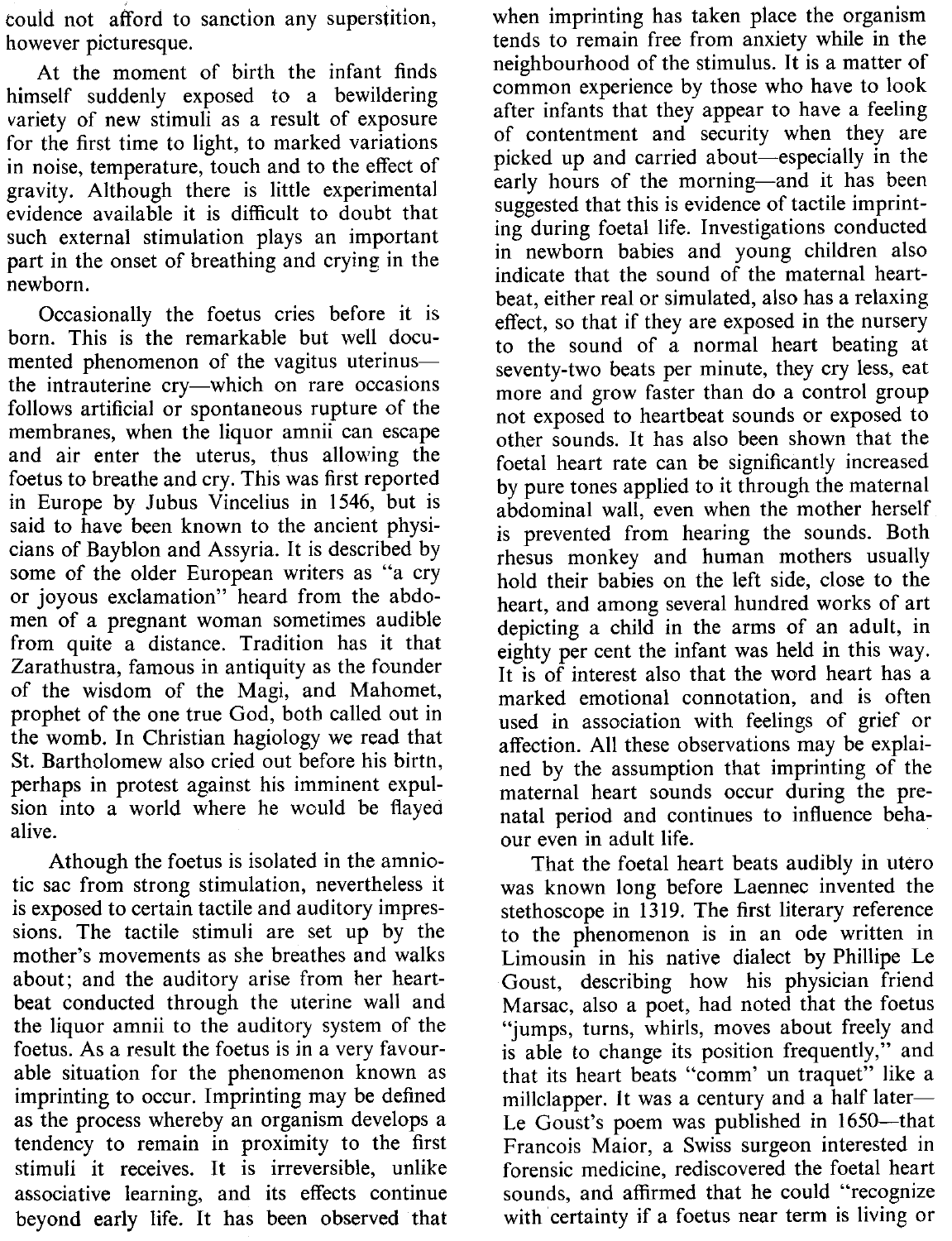not, by applying his ear to the mother's abdomen." Auscultation of the foetal heart with a stethoscope was first described three years later in 1821 by Jacques Alexandre Lejumeau De Kergaradec, Laennec's friend and pupil. A Breton nobleman of ancient line, Kergaradec had as a child of seven narrowly escaped the vengeance of the revolutionaries. He and his four young brothers were thrown into prison as the children of an emigre aristocrat father-Paul Olivier Comte De Kergaradec had fled from France the previous year in 1792. The children would certainly have died by the guillotine had not Robespierre just then fallen from power and suffered that fate himself, so bringing the Terror to an end. Kergaradec was impressed by the value of Laennec's recently invented stethoscope in the diagnosis of diseases of the chest. It occured to him that it might be possible to detect the waves set up in the liquor amnii by foetal movements after rupture of the membranes, and it was while attempting to do this that he heard the typical double note of the foetal heart; thereafter he showed that the phenomenon was demonstrable as early as the fifth month of pregnancy. It is interesting to note that most obstetricians in this country still favour the Laennec or monaural type of stethoscope for auscultation of the foetal heart even to-day.

The rate and rhythm of the foetal heart as detected by the ear of the observer has for many years served as an indication that all is, or is not, well in the intrauterine environment. For a number of years attempts have been made to improve on this rather primitive method of diagnosis by recording the foetal heart sounds and subsequently analysing them in greater detail. This can be achieved by electronic methods for either the actual sounds of the foetal heart, or the electrical impulses associated with each heart beat, which are the basis of the well known electrocardiogram of the adult. **In** this way it should be possible to note over as long a period of time as necessary, the rate and rhythm of the foetal heartbeat and most important its response to stimuli, such as the contraction of the uterus or the general condition of the mother. Unfortunately numerous difficulties arose and are only gradually being overcome. The foetus, remote from the observer, and surrounded by the liquor amnii, the

foetal membranes and the tissues of the mother, is much more difficult to study than is the adult to whom instruments can be directly applied. At present most recordings of foetal phenomena must be made through the maternal tissues, for example by applying electrodes to the mother's abdomen directly over the foetus. It is easy to understand that signals from the foetus are likely to be confused or jammed by the often much stronger signals arising in the body of the mother. Techniques originally developed for monitoring space probes are now being adapted for the study of the foetus who, although much closer to us than any Sputnik, yet paradoxically is so much farther away, as far as monitoring is concerned.

The benefits of the recent advances in the science and practice of medicine have been shared by the foetus in utero. Since 1927 the number of babies born dead in this country each year has been more than halved. This has been due partly to advances in nutrition, anaesthesia, blood transfusion techniques, and the control of sepsis by antibiotics and sulpha drugs, and partly by the improved care of pregnant women, the result of inspired and arduous work by individuals all over the world.

However, the fall in the stillbirth rate has greatly slowed since 1948. This is apparently because the full effects of the factors we have mentioned have now been obtained and if we are to lower the stillbirth rate still further, and there is no doubt that this can be done, we must attack those conditions that are the major cause of stillbirth to-day, namely, foetal lack of oxygen and congenital malformations, which are responsible for more than one-half of all stillbirths to-day. This requires prolonged and carefully planned observation of human pregnancy and its complications as well as experimental work on laboratory animals, especially the primate monkeys that are closest to man on the evolutionary scale. Obviously this cannot be done by obstetricians, however dedicated, in their all too scanty leisure hours. It requires the uninterrupted work of teams of expert biophysicists, biochemists, physiologists and endocrinologists working in close co-operation with obstetricians, paediatricians, psychologists and sociologists in suitably equipped laboratories and hospitals, for despite a great deal of